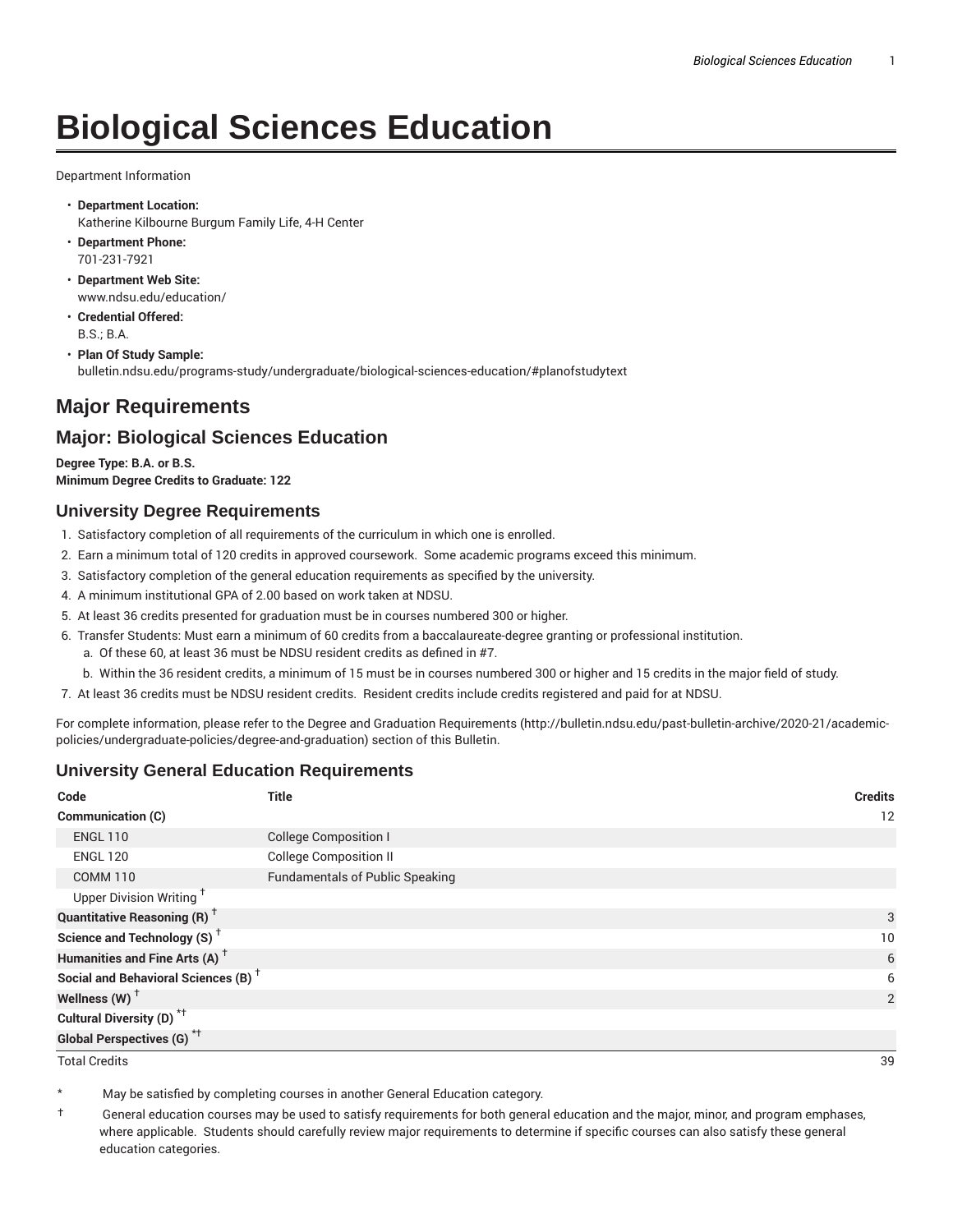• A list of university approved general education courses and administrative policies are available here (http://bulletin.ndsu.edu/past-bulletinarchive/2020-21/academic-policies/undergraduate-policies/general-education/#genedcoursestext).

### **Major Requirements**

| Code                                       | <b>Title</b>                                                                                   | <b>Credits</b> |
|--------------------------------------------|------------------------------------------------------------------------------------------------|----------------|
| <b>Teaching Specialty Requirements</b>     |                                                                                                |                |
| <b>BIOL 150</b><br>& 150L                  | General Biology I<br>and General Biology I Laboratory                                          | 4              |
| <b>BIOL 151</b><br>& 151L                  | General Biology II<br>and General Biology II Laboratory                                        | 4              |
| <b>BIOL 220</b><br>& 220L                  | Human Anatomy and Physiology I<br>and Human Anatomy and Physiology I Laboratory                | 4              |
| <b>BIOL 221</b><br>& 221L                  | Human Anatomy and Physiology II<br>and Human Anatomy and Physiology II Laboratory              | 4              |
| <b>BIOL 252</b>                            | <b>Plant and Animal Diversity</b>                                                              | 3              |
| <b>BIOL 315</b><br>& 315L                  | Genetics<br>and Genetics Laboratory                                                            | 4              |
| <b>BIOL 359</b>                            | Evolution                                                                                      | 3              |
| <b>BIOL 364</b>                            | <b>General Ecology</b>                                                                         | 3              |
| <b>BIOL 370</b>                            | <b>Cell Biology</b>                                                                            | 3              |
| <b>CHEM 121</b><br>& 121L                  | <b>General Chemistry I</b><br>and General Chemistry I Laboratory                               | 4              |
| <b>CHEM 122</b><br>& 122L                  | <b>General Chemistry II</b><br>and General Chemistry II Laboratory                             | 4              |
| <b>ENGL 324</b>                            | Writing in the Sciences (May satisfy general education category C)                             | 3              |
| <b>GEOL 105</b><br>& 105L                  | <b>Physical Geology</b><br>and Physical Geology Lab (May satisfy general education category G) | 4              |
| <b>GEOL 106</b><br>& 106L                  | The Earth Through Time<br>and The Earth Through Time Lab                                       | 4              |
| Pick one of the following math classes:    |                                                                                                | $3 - 4$        |
| <b>MATH 105</b>                            | Trigonometry                                                                                   |                |
| <b>MATH 146</b>                            | <b>Applied Calculus I</b>                                                                      |                |
| <b>MICR 202</b><br>& 202L                  | Introductory Microbiology<br>and Introductory Microbiology Lab                                 | 3              |
| <b>PHYS 120</b>                            | <b>Fundamentals of Physics</b>                                                                 | 3              |
| <b>PHYS 120L</b>                           | <b>Fundamentals of Physics Laboratory</b>                                                      |                |
| <b>SOIL 217</b>                            | Introduction to Meteorology & Climatology                                                      | 3              |
| <b>STAT 330</b>                            | Introductory Statistics (May satisfy general education category R)                             | 3              |
| <b>Professional Education Requirements</b> |                                                                                                |                |
| <b>EDUC 321</b>                            | Introduction to Teaching                                                                       | 3              |
| <b>EDUC 322</b>                            | <b>Educational Psychology</b>                                                                  | 3              |
| <b>EDUC 451</b>                            | Instructional Planning, Methods and Assessment                                                 | 3              |
| <b>EDUC 481</b>                            | Classroom Practice Methods of Teaching I: (Science)                                            | 3              |
| <b>EDUC 482</b>                            | Classroom Practice/Methods of Teaching II: (Science)                                           | 3              |
| <b>EDUC 485</b>                            | <b>Student Teaching Seminar</b>                                                                | 1              |
| <b>EDUC 486</b>                            | Classroom Management for Diverse Learners                                                      | 3              |
| <b>EDUC 487</b>                            | <b>Student Teaching</b>                                                                        | 9              |
| <b>EDUC 488</b>                            | <b>Applied Student Teaching</b>                                                                | 3              |
| <b>EDUC 489</b>                            | Teaching Students of Diverse Backgrounds                                                       | 3              |
| <b>Total Credits</b>                       |                                                                                                | 100-101        |

#### **Degree Requirements and Notes**

• See School of Education (https://www.ndsu.edu/education) for admission requirements.

• Courses taken P/F may not be used to satisfy any requirements.